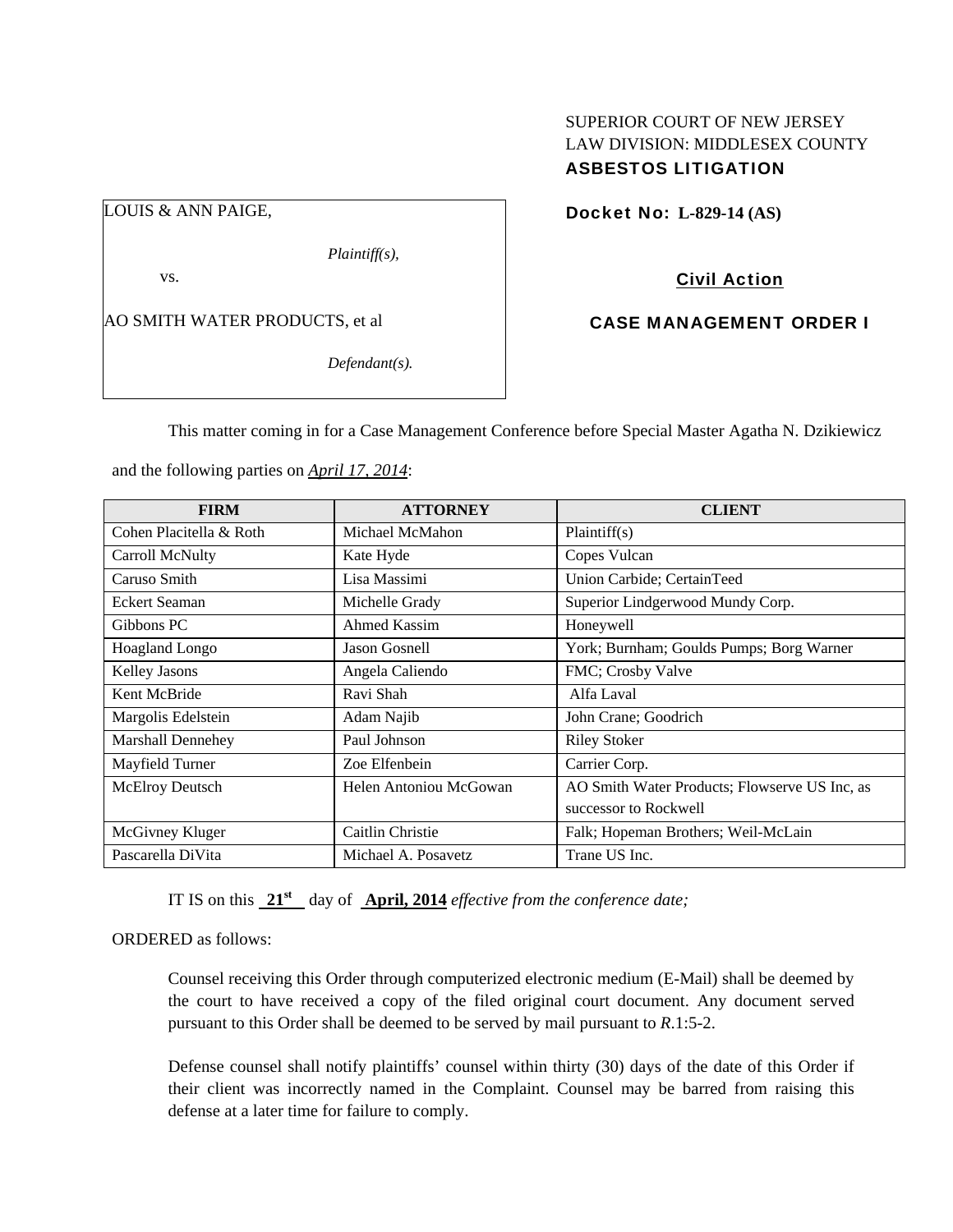### **DISCOVERY**

| April 30, 2014  | Defendants shall serve answers to standard interrogatories by this date.                                                                                                                                    |
|-----------------|-------------------------------------------------------------------------------------------------------------------------------------------------------------------------------------------------------------|
| May 23, 2014    | Plaintiff shall propound supplemental interrogatories and document requests by this<br>date.                                                                                                                |
| June 23, 2014   | Defendants shall serve answers to supplemental interrogatories and document<br>requests by this date.                                                                                                       |
| May 23, 2014    | Defendants shall propound supplemental interrogatories and document requests by<br>this date.                                                                                                               |
| June 23, 2014   | Plaintiff shall serve answers to supplemental interrogatories and document requests<br>by this date.                                                                                                        |
| July 31, 2014   | Fact discovery, including depositions, shall be completed by this date. Plaintiff's<br>counsel shall contact the Special Master within one week of this deadline if all fact<br>discovery is not completed. |
| August 15, 2014 | Depositions of corporate representatives shall be completed by this date.                                                                                                                                   |

## **EARLY SETTLEMENT**

August 29, 2014 Settlement demands shall be served on all counsel and the Special Master by this date.

# **SUMMARY JUDGMENT MOTION PRACTICE**

- August 22, 2014 Summary judgment motions shall be filed no later than this date.
- September 19, 2014 Last return date for summary judgment motions.

### **MEDICAL DEFENSE**

| May 9, 2014       | Any defendant wishing to present a medical defense shall advise all counsel of its<br>intention by entering a Notice of Appearance of Defense Medical Counsel by this<br>date. Any defendant who does not file such an appearance by this date may be<br>foreclosed from asserting a medical defense. |
|-------------------|-------------------------------------------------------------------------------------------------------------------------------------------------------------------------------------------------------------------------------------------------------------------------------------------------------|
| June 30, 2014     | Plaintiff shall serve medical expert reports by this date.                                                                                                                                                                                                                                            |
| June 30, 2014     | Plaintiff is to arrange for the transfer of pathology specimens and x-rays, if any, by<br>this date.                                                                                                                                                                                                  |
| September 5, 2014 | Defendants shall identify its medical experts and serve medical expert reports, if<br>any, by this date.                                                                                                                                                                                              |

\_\_\_\_\_\_\_\_\_\_\_\_\_\_\_\_\_\_\_\_\_\_\_\_\_\_\_\_\_\_\_\_\_\_\_\_\_\_\_\_\_\_\_\_\_\_\_\_\_\_\_\_\_\_\_\_\_\_\_\_\_\_\_\_\_\_\_\_\_\_\_\_\_\_\_\_\_\_\_\_\_\_\_\_\_\_\_\_\_\_\_\_\_\_\_\_\_\_\_\_\_\_\_\_\_\_\_\_\_\_